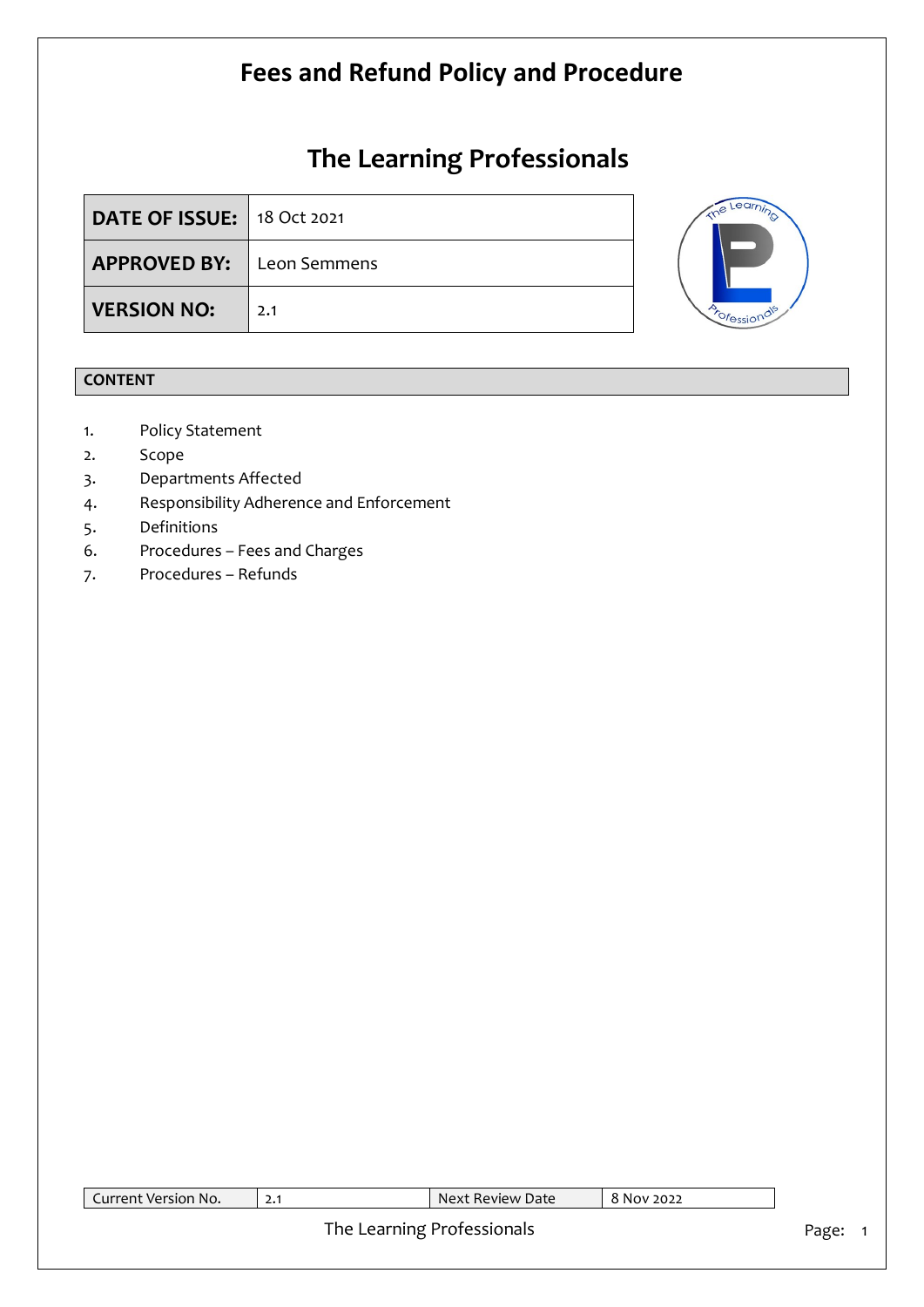#### **1. POLICY STATEMENT**

The purpose of this policy is to ensure that fees, charges, and refunds are dealt with in a transparent, ethical, and consistent manner in line with governing regulations and legislation. This policy is made available to all stakeholders on The Learning Professionals website.

#### **2. SCOPE**

The Student Support policy applies to all students enrolled in and studying VET courses at The Learning Professionals.

#### **3. DEPARTMENTS AFFECTED**

This Policy applies to Admissions, Finance and Student Support Departments.

#### **4. RESPONSIBILITY, ADHERENCE AND ENFORCEMENT**

The CEO is responsible for this policy ensuring staff, third parties, authorised education agents and students are aware of The Learning Professionals fees, changes and refund policy and procedure. The RTO Manager is responsible for the implementation of this policy. The administration staff are responsible for the application of this policy.

#### **5. DEFINITIONS**

| Course                     | A vocational qualification offered by The Learning Professionals.         |  |  |  |
|----------------------------|---------------------------------------------------------------------------|--|--|--|
|                            |                                                                           |  |  |  |
| <b>Agreed starting day</b> | The day on which the course was scheduled to start, or a later day agreed |  |  |  |
|                            | between The Learning Professionals and the student for the course to      |  |  |  |
|                            | start.                                                                    |  |  |  |
| Default day                | Default day means:                                                        |  |  |  |
|                            | a) The agreed starting day or                                             |  |  |  |
|                            | The day on which the course ceased to be provided, or<br>b)               |  |  |  |
|                            | The day on which the student withdraws from the course, or<br>C)          |  |  |  |
|                            | The day on which The Learning Professionals refuses to provide,<br>d)     |  |  |  |
|                            | or continue providing, the course to the student.                         |  |  |  |
| <b>Student default</b>     | Refers to the circumstances where:                                        |  |  |  |
|                            | The student does not start the course on the agreed starting date         |  |  |  |
|                            | and location (and has not previously withdrawn); or                       |  |  |  |
|                            | The student withdraws from the course at the location (either             |  |  |  |
|                            | before or after the agreed starting date); or                             |  |  |  |
|                            | The Learning Professionals refuses to provide, or continue                |  |  |  |
|                            | providing, the course to the student at the location because of           |  |  |  |
|                            | one or more of the following:                                             |  |  |  |
|                            | the student failed to pay the due amount to The Learning<br>$\circ$       |  |  |  |

| Current Version No. | Next Review Date           | 8 Nov 2022 |       |
|---------------------|----------------------------|------------|-------|
|                     | The Learning Professionals |            | Page: |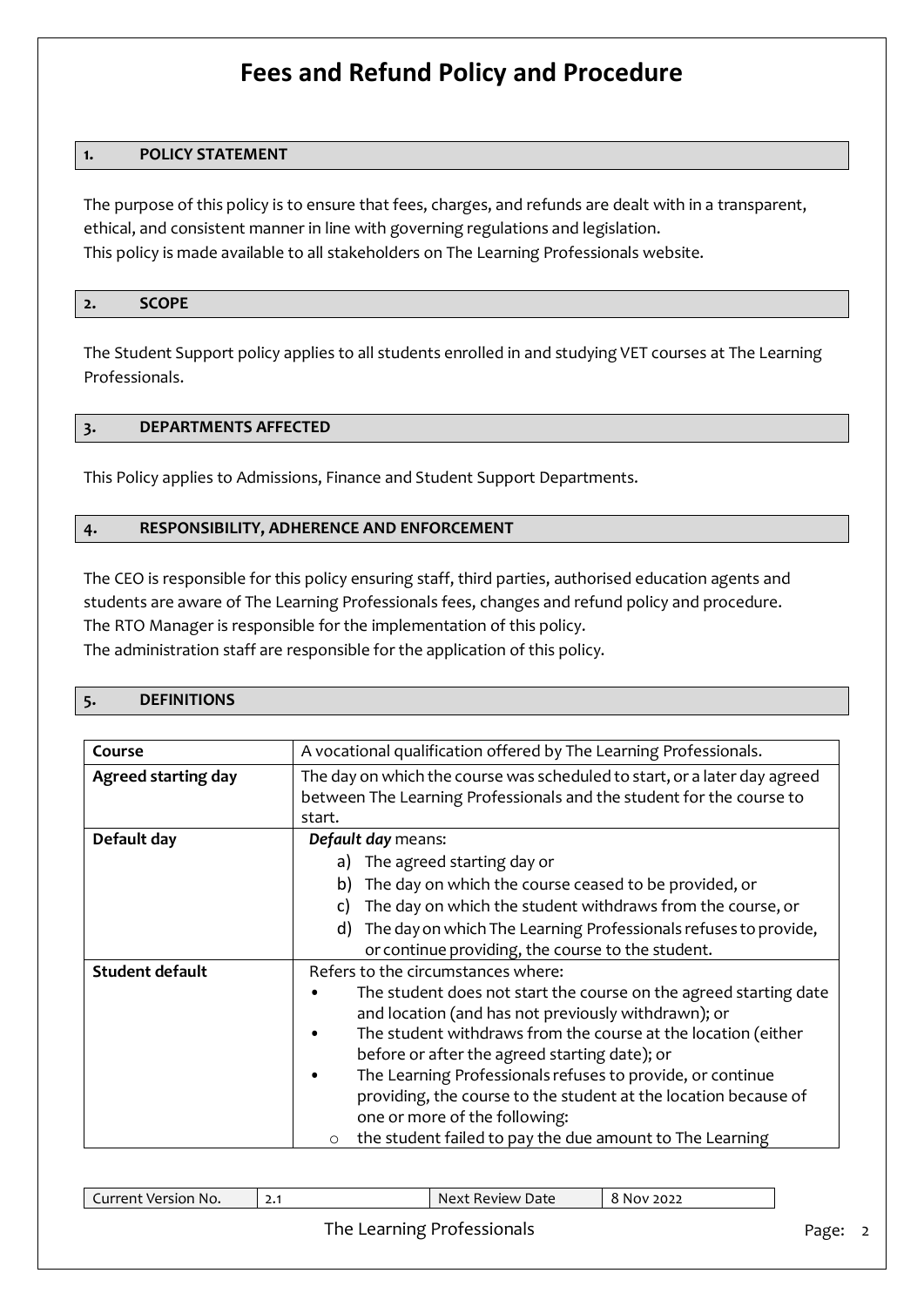|                  | Professionals<br>the student breached a condition of their student visa<br>$\circ$<br>student does not return to studies after an approved holiday<br>$\circ$ |  |  |  |
|------------------|---------------------------------------------------------------------------------------------------------------------------------------------------------------|--|--|--|
|                  | break                                                                                                                                                         |  |  |  |
|                  | Misbehaviour by the student<br>$\circ$                                                                                                                        |  |  |  |
| Provider default | A registered provider defaults, in relation to a student or intending                                                                                         |  |  |  |
|                  | student and a course at a location, if:                                                                                                                       |  |  |  |
|                  | a. either of the following occurs:                                                                                                                            |  |  |  |
|                  | the provider fails to start to provide the course to the student at<br>i.                                                                                     |  |  |  |
|                  | the location on the agreed starting day                                                                                                                       |  |  |  |
|                  | the course ceases to be provided to the student at the location<br>ii.                                                                                        |  |  |  |
|                  | at any time after it starts but before it is completed; and                                                                                                   |  |  |  |
|                  | the student has not withdrawn before the default day.<br>b.                                                                                                   |  |  |  |

#### **6. PROCEDURES – FEES AND CHARGES**

6.1 The Learning Professionals ensure that all students are provided with accurate fees, charges, and refund information prior to enrolment. Current fees and charges are provided to students via our website and in the program information documents. Upon enrolment all students are issued with an invoice of fees which includes information regarding the fees and charges for training and assessment services and payment processing information.

#### **6.2 Fee types**

All fees, charges and refunds are indicative of governing legislation and regulations in their development, implementation, and collection.

- Application fee is a fee charged on application
- Resources/administration fee is a fee charged on commencement of program which includes administration/resources and amenities (GST payable)
- Tuition Fee for service is the price of tuition training where the student is not eligible to receive government funding. (GST not payable)
- RPL and CT transfer Fee is the price of RPL and CT recognition assessment (GST not payables

#### **6.3 Additional fees**

- 6.3.1 All students
	- Credit Transfer Per Unit \$30
	- Late Payment Fee \$50
	- Replacement of Certificate/Statement of Attainment \$30
	- Verification of Certificate/Statement of Attainment \$30
	- Re assessment fees (after three previous attempts) \$150
	- Replacement student ID card \$20.00
	- Skills Test for Credit Transfer \$200
- 6.3.2 International students only
	- Deferment of Studies / Extension of CoE \$200
	- Overseas Student Health Cover (OSHC) as per OSHC provider policy

| Current Version No. | Next Review Date           | 8 Nov 2022 |       |  |
|---------------------|----------------------------|------------|-------|--|
|                     | The Learning Professionals |            | Page: |  |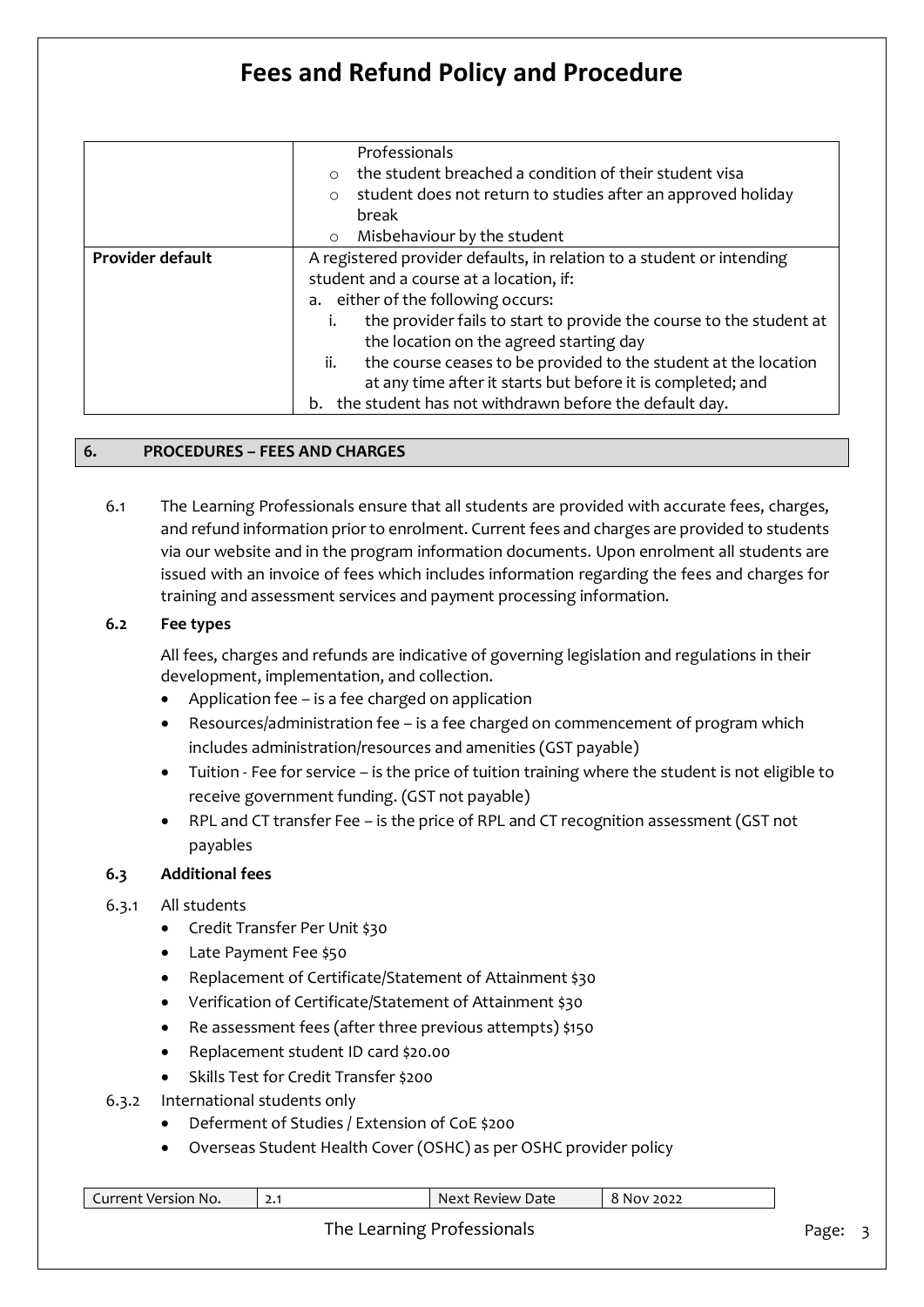- Airport pick up fee: as on request
- Accommodation Assistance fee: as on request

#### **6.4 Fee information – All students**

- 6.4.1 The Learning Professionals provides training and assessment services that:
	- are provided with acceptable care, skill, and technical knowledge, taking all necessary steps to avoid loss and or damages to the student.
	- are fit for the purpose or give the results that the student has agreed to.
	- are delivered within a reasonable time when there is no agreed end date.
- 6.4.2 Where, The Learning Professionals collect fees from the individual student, either directly or through a third party, the RTO provides or directs the student to information prior to enrolment or the commencement of training and assessment, whichever comes first, specifying:
	- a. all relevant fee information including:
		- fees that must be paid to The Learning Professionals; and
		- payment terms and conditions including deposits and refunds.
	- b. the learner's rights as a consumer, including but not limited to any statutory cooling-off period if one applies.
	- c. the student's right to obtain a refund for services not provided by The Learning Professionals if the:
		- training arrangement is terminated early; or
		- The Learning Professionals fails to provide the agreed services.
- 6.4.3 These Fees and Refunds policies and procedures do not negate the student's consumer rights in accordance with Commonwealth and State consumer laws.

#### **6.5 Consumer Guarantee**

- 6.5.1 The Learning Professionals consumer guarantee on products and services applies to:
	- the delivery of training and conduct of assessment for single and bundled qualification courses.
	- delivery of training and conduct of assessment via face to face, distance and/or online qualification courses and services.
- 6.5.2 Students or a person approved by the student may apply for a refund from The Learning Professionals if the services contracted, did not meet any of the consumer guarantees in relation to services.
- 6.5.3 A student guarantee, does not apply if the student:
	- received services requested, but simply change their mind
	- abused services (misbehaviour) in any way that causes a predicament
	- knew of or was aware of the unsuitability of the services for them personally before they entered into an agreement for the provision of services and qualification courses.

### **6.6 Fee calculation**

- 6.6.1 Course tuition fees are calculated from the first hour or day of commencement of the study period. Students are not charged tuition fees for published public holidays or approved Institute holiday breaks during the course duration
- 6.6.2 When accepting your offer of admission to The Learning Professionals, the Student must pay the minimum deposit identified in their letter of offer towards your tuition fees.

### **6.7 Overseas Student Health Cover (OSHC) – International Students Only**

| Current Version No. | Next Review Date           | 8 Nov 2022 |       |
|---------------------|----------------------------|------------|-------|
|                     | The Learning Professionals |            | Page: |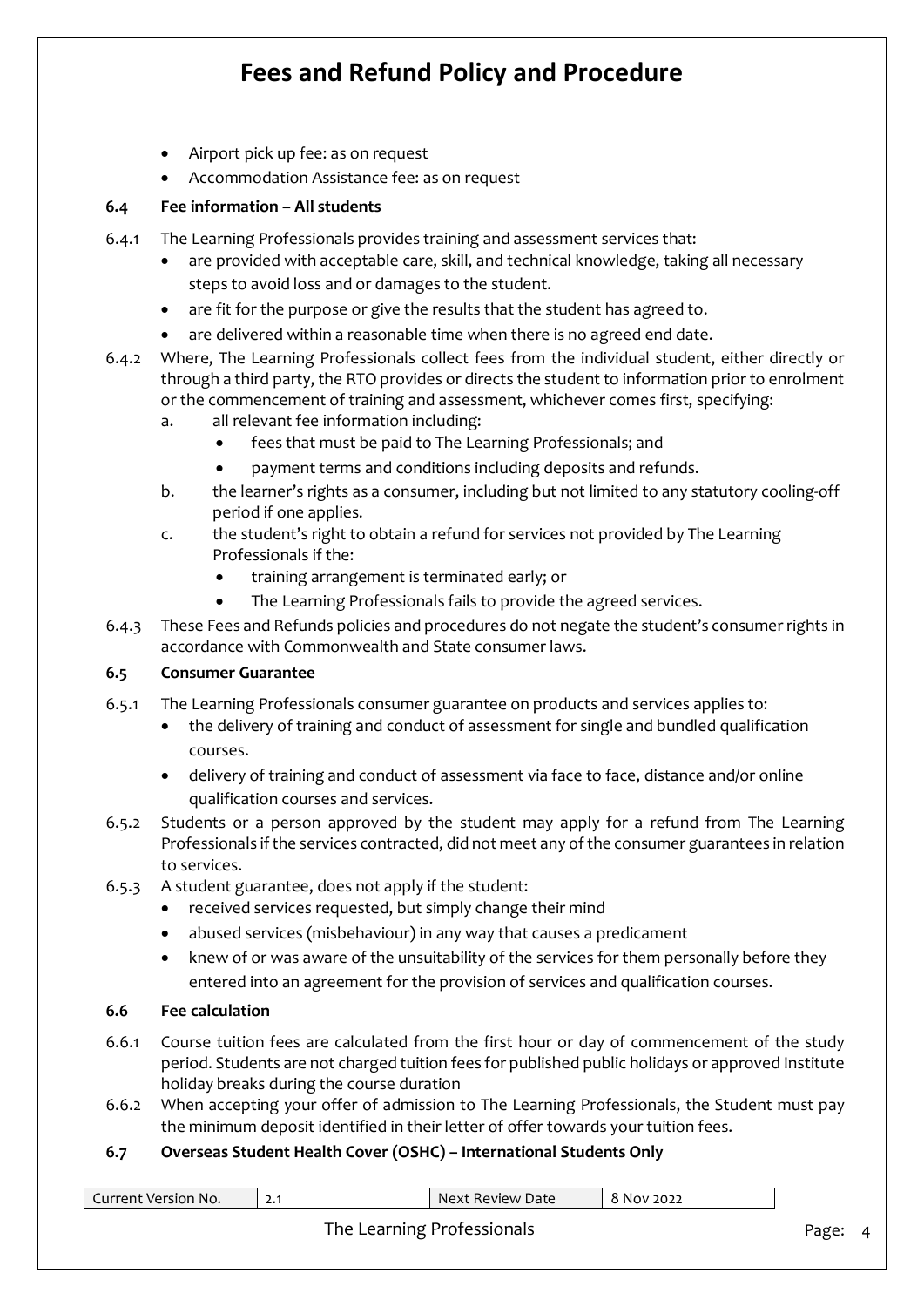If an international student is applying for a student visa, they are also required to pay the compulsory Overseas Student Health Cover (OSHC) amount listed on their Offer Letter.

#### **6.8 Fee Collection – Domestic Students**

When collecting fees in advance, no more than \$1,000 can be collected for each individual student prior to training commencing. After commencement of training, amounts of up to \$1,500 may be collected at any time.

#### **6.9 Fee Collection – International Students**

- 6.9.1 All fee payments must be made in Australian Dollar.
- 6.9.2 The Learning Professionals will not receive pre-paid fees, in respect of an overseas student or intending overseas student, of more than 50% of the student's total tuition fees for a course before the student has begun the course. This will NOT apply if either of the following choose to pay more than 50% of the overseas students, or intending overseas student's, total tuition fees for a course before the student has begun the course:
	- a. the student
	- b. a person who is responsible for paying those fees; or
	- c. the course has a duration of 25 weeks or less.

(Division 2, Section 27, Education Services forOverseas StudentsAct 2000, June 2018).

#### **6.10 Fees Paid in Advance**

All fees collected in advance from an international student will be held in trust by The Learning Professionals and will not be transferred to the RTO trading account until the student commences their course of study, unless The Learning Professional is certain that there will be no default (student or provider) involving this student.

#### **6.11 Financial Hardship**

Students who are facing hardship or difficulty in paying the tuition fee may in consultation with the RTO Manager agree to pay their tuition fee on a payment plan through direct debit processing. Students are only able to commence their training once they have either paid the administration fee and initial tuition fee (if under \$1000) or have entered a payment plan.

### **6.12 Payment plans – International students**

Applicants may choose to pay their fees monthly as specified in the Payment plan attached to their Offer Letter.

#### **7. PROCEDURES – REFUNDS**

7.1 Students or a person approved by the students, may make a request for Refund of tuition fees via emai[l admissions@thelearningprofessionals.com.au](mailto:admissions@thelearningprofessionals.com.au) . Whether the student is entitled to a refund or not, they will receive written notification of the outcome which will include an explanation of how the refund was calculated within 10 working days of receipt of the refund application. The refund will be paid via Electronic Funds Transfer (EFT) to the applicants nominated bank account or another person who paid the fees on behalf of an overseas student.

#### **7.2 Provider Default – All students**

7.2.1 The Learning Professionals must refund the amount (if any) to the student or the original payee applicant (workplace).

| Current Version No. | Next Review Date           | 8 Nov 2022 |       |
|---------------------|----------------------------|------------|-------|
|                     | The Learning Professionals |            | Page: |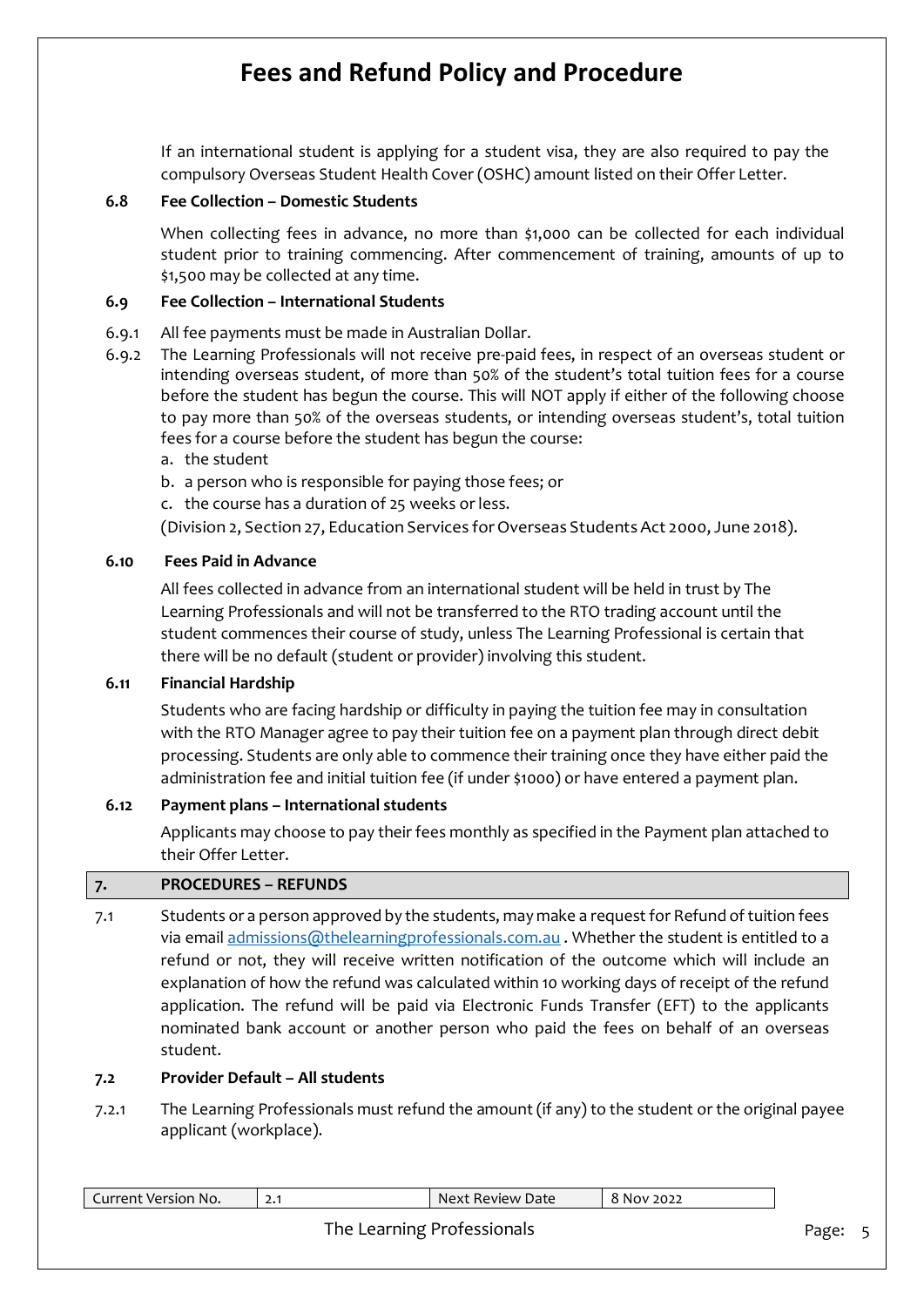- 7.2.2 If, The Learning Professionals 'Defaults' on student, this refund applies to a student in relation to a course if:
	- a. The course does not start on the agreed starting day; or
	- b. The course ceases to be provided at any time after it starts but before it is completed; or

c. The course is not provided in full to the student because a sanction has been imposed on The Learning Professionals and the student has not withdrawn before the default day.



7.2.3 The Learning Professionals must pay the following amount within 2 weeks (14 days) after the default day.

| <b>Refund reason</b>                                  | <b>Time frame</b>                             | Refunded                                                                                               | <b>Documents</b> |
|-------------------------------------------------------|-----------------------------------------------|--------------------------------------------------------------------------------------------------------|------------------|
| The Learning<br>Professionals<br>ceases the<br>course | Before the<br>commencement<br>course          | 100% tuition fee refunded<br>including material fee<br>The Application fee \$200 is non-<br>refundable | N/A              |
|                                                       | If student already<br>commenced the<br>course | Pro rata tuition fee<br>No refund application fee and<br>material & equipment fee                      | N/A              |

#### **7.3 Student Default**

- 7.3.1 If the Student Defaults on The Learning Professionals, the following refund applies to students in relation to a course if:
	- a. The course starts on the agreed starting day, but the student does not start the course on that day (and has not previously withdrawn); or
	- b. The student withdraws from the course (either before or after the agreed starting day); or
	- c. The Learning Professionals refuses to provide, or continue providing, the course to the student because of one or more of the following events:
		- i. The student failed to pay an amount they were liable to pay The Learning Professionals, directly or indirectly, to undertake the course.
		- ii. The student does not engage over a 6-week period in the training and assessment services agreed upon
		- iii. Misbehaviour by the student resulting in removal from the program.

| Current Version No. | Next Review Date           | 8 Nov 2022 |       |    |
|---------------------|----------------------------|------------|-------|----|
|                     | The Learning Professionals |            | Page: | -6 |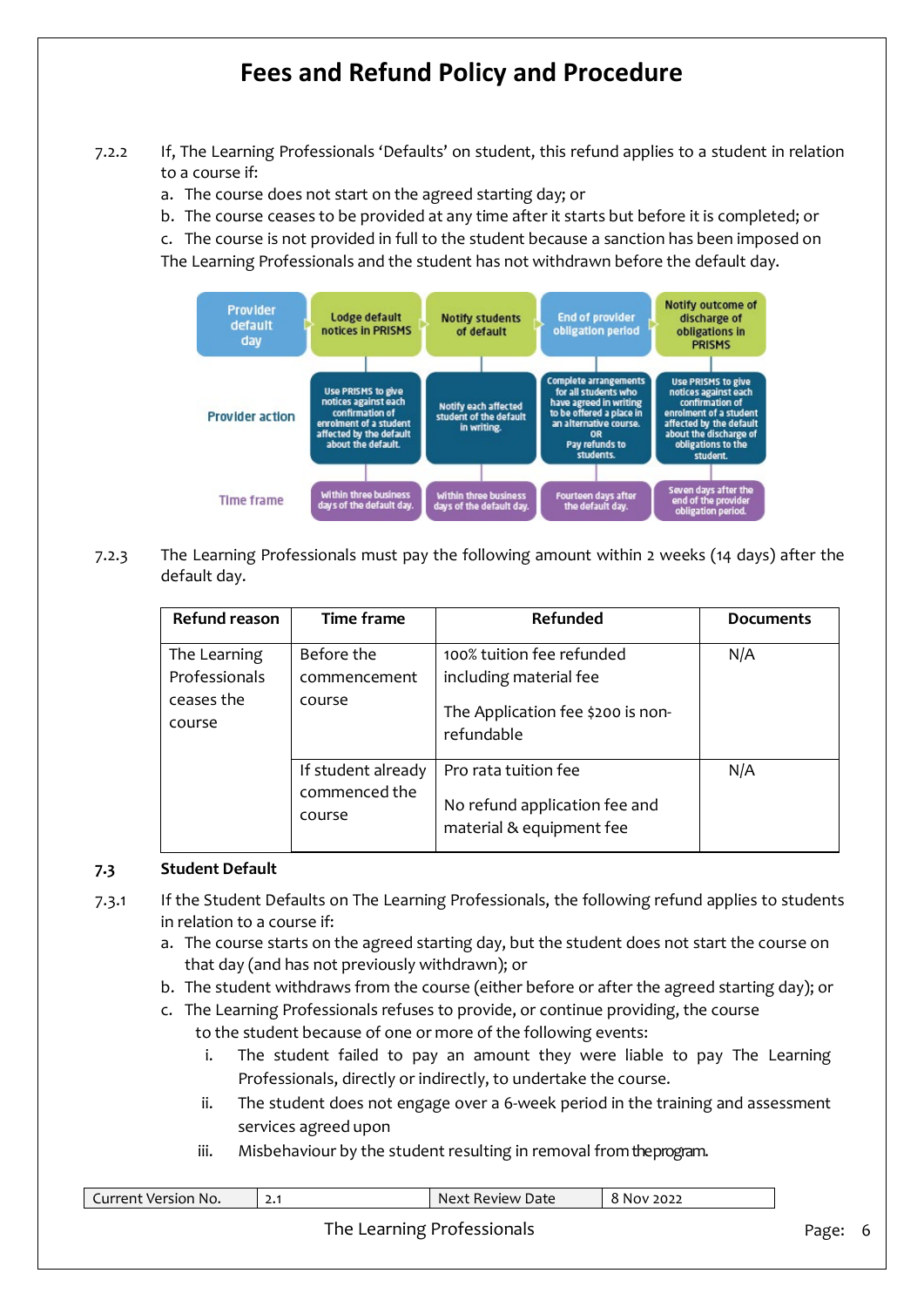7.3.2 The Learning Professionals must pay the following amount within 4 weeks after receiving a written claim from the student.

### **Refund for international students**:

| <b>Refund reason</b>                                                                            | <b>Time frame</b>                                                                      | Refunded                                                                                                                                                                | <b>Documents</b>                                                                                    |
|-------------------------------------------------------------------------------------------------|----------------------------------------------------------------------------------------|-------------------------------------------------------------------------------------------------------------------------------------------------------------------------|-----------------------------------------------------------------------------------------------------|
| Visa refusal<br>(offshore)                                                                      | Has not<br>commence the<br>course                                                      | 100% tuition fee refunded less<br>5% of the paid fees (including<br>the tuition and Material fees)<br>The Application fee is non-<br>refundable                         | Cancellation form<br>Ξ.<br>- Visa refused letter                                                    |
| Withdrawal,<br>Transfer,<br>Onshore visa<br>refused                                             | Written<br>notification is<br>given prior to<br>the<br>commencement<br>date<br>Written | 100% tuition fee refunded less<br>5% of the paid fees (including<br>the tuition and Material fees)<br>The Application fee is non-<br>refundable<br>Pro rata tuition fee | Cancellation form<br>-<br>If transfer to other<br>provider: Release<br>form and new<br>offer letter |
|                                                                                                 | notification is<br>given on or<br>after the<br>commencement<br>date                    | No refund admission fee and<br>material & equipment fee                                                                                                                 |                                                                                                     |
| LP cancel<br>student's<br>enrolment due<br>to the student<br>breach the<br>student<br>agreement | Any time                                                                               | Pro rata tuition fee<br>No refund admission fee and<br>material & equipment fee                                                                                         | N/A                                                                                                 |
| Student fails to<br>commence the<br>course                                                      | Any time                                                                               | Pro rata tuition fee<br>No refund admission fee and<br>material & equipment fee                                                                                         | N/A                                                                                                 |
| Deceased<br>students                                                                            |                                                                                        | Pro rata tuition fee                                                                                                                                                    | LP reserves the right<br>to request official<br>supporting<br>documentation                         |

2.1 Next Review Date 8 Nov 2022

### The Learning Professionals **Page: 7** Page: 7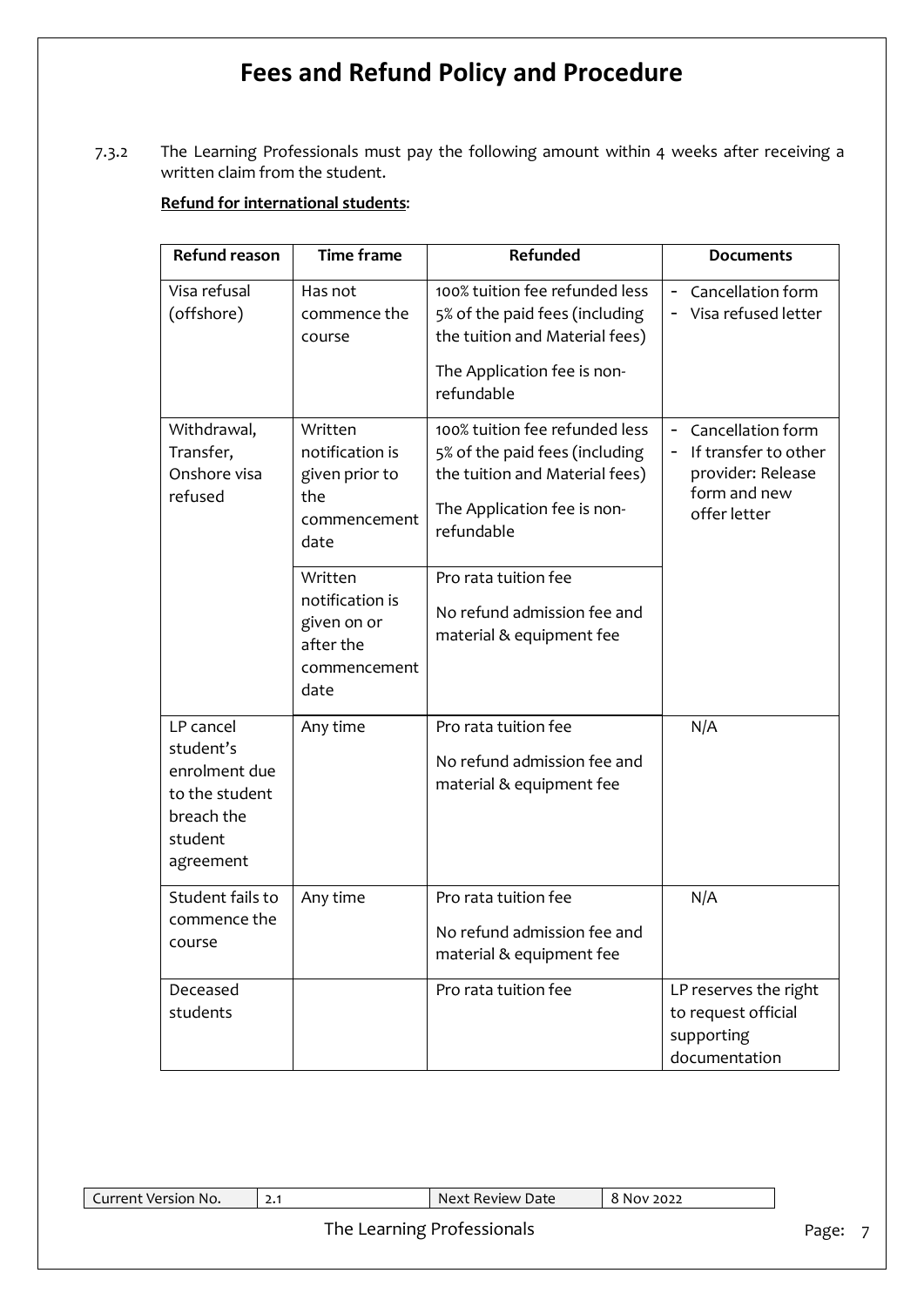#### **Refund for domestic students**:

| <b>Refund reason</b>                                                                            | <b>Time frame</b>                                                              | Refunded                                                                                                                                        | <b>Documents</b>                                                            |
|-------------------------------------------------------------------------------------------------|--------------------------------------------------------------------------------|-------------------------------------------------------------------------------------------------------------------------------------------------|-----------------------------------------------------------------------------|
| Withdrawal,<br>Transfer,                                                                        | Written<br>notification is<br>given prior to<br>the<br>commencement<br>date    | 100% tuition fee refunded less<br>5% of the paid fees (including<br>the tuition and Material fees)<br>The Application fee is non-<br>refundable | - Cancellation form                                                         |
|                                                                                                 | Written<br>notification is<br>given on or<br>after the<br>commencement<br>date | Pro rata tuition fee<br>No refund admission fee and<br>material & equipment fee                                                                 |                                                                             |
| LP cancel<br>student's<br>enrolment due<br>to the student<br>breach the<br>student<br>agreement | Any time                                                                       | Pro rata tuition fee<br>No refund admission fee and<br>material & equipment fee                                                                 | N/A                                                                         |
| Student fails to<br>commence the<br>course                                                      | Any time                                                                       | Pro rata tuition fee<br>No refund admission fee and<br>material & equipment fee                                                                 | N/A                                                                         |
| Deceased<br>students                                                                            |                                                                                | Pro rata tuition fee                                                                                                                            | LP reserves the right<br>to request official<br>supporting<br>documentation |

7.3.3 Material and Equipment fees are non-refundable if the packaging seal is broken and there is evidence that the materials have been used.

### **7.4 Refund calculation**

7.4.1 There are three steps involved in calculating the amount of refund owed to a student:

| <b>Lurrer</b><br>$^{\circ}$ Version No. $^{\circ}$<br>rent | <u>.</u> | Review Date<br>Next | 2022<br>NOV. |
|------------------------------------------------------------|----------|---------------------|--------------|
|                                                            | --       | $\sim$              |              |

### The Learning Professionals **Page: 8** Page: 8